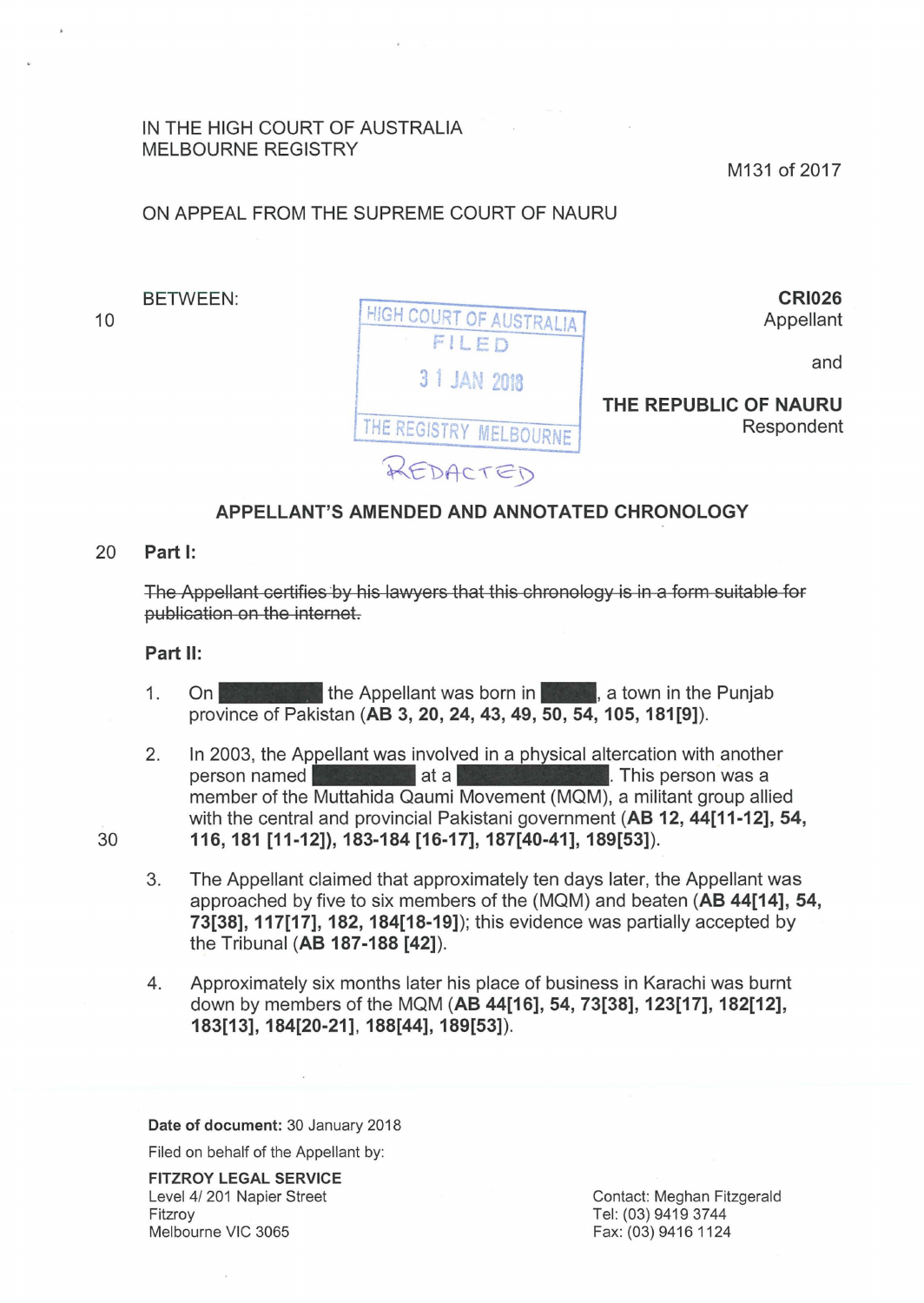- 5. During 2003 the Appellant was repeatedly threatened by members of the MQM and went into hiding, initially in Karachi **(AB 45[20], 54, 73[38], 135[33], 182[12], 183[13-14]).**
- 6. In late 2003, the Appellant went into hiding in-· Punjab **(AB 45[19], 54, 127, 130, 182, 184[21-22]).**
- 7. The Appellant claimed that in 2004, the Appellant's brother was beaten by MQM members and received head injuries **(AB 182, 183[13], 185[24-25];**  this evidence was partially accepted by the Tribunal **(AB 188[46]).**
- 8. The Appellant returned to Karachi for a period of time in 2005 **(AB 182, 183[14], 185[26], 188[38], 188[47]).**
- 9-:- In 2006 the Appellant left Pakistan and lived in Malaysia **(AB 182, 185[29], 188[48]).**
- 10. In 2007, the Appellant returned to Karachi and went to live in Lhandi **(AB 185 [30-31]).**
- 11. The Appellant claimed that in 2009, the MQM fired shots at the Appellant and chased him through a market place **(AB 160[22], 182, 186[35]);** this evidence was only partially accepted by the Tribunal **(AB 188-189[49]).**
- 12. In 2010 the Appellant fled Karachi to Lahore, where he remained in hiding until leaving Pakistan **(AB 3, 40, 44, 53, 55, 97[6], 99[19], 159[9], 181[10], 182-183, 183[10].** The Appellant claimed that members of the MQM approached the Appellant's wife in Lahore, and threw a letter at her which said his life would not be spared **(AB 163[46], 182, 183[14], 187[37-38]),**  though this evidence was not accepted by the Tribunal **(AB 189[51]).**
- 13. In 2011, the Appellant left Pakistan **(AB 29).**

10

20

- 14. The Appellant arrived on Christmas Island on 19 December 2013 and was shortly thereafter transferred to Nauru and detained at a Regional Processing Centre **(AB 39).**
- 15. On 11 January 2014 the Appellant participated in a "Transfer Interview" conducted at the Nauru Offshore Processing Centre **(AB 2-15).**
- 30 16. On 8 March 2014, an application for Refugee Status Determination was lodged with the Republic of Nauru's Department of Justice & Border Control **(AB 17-41** ).
	- 17. On 19 February 2015 a Negative Refugee Determination Decision Record and Complementary Assessment Decision Record was made by the Secretary Republic of Nauru's Department of Justice & Border Control in relation to the Appellant **(AB 49-65).**
	- 18. On 13 August 2015, the Tribunal heard the application for merits review on Nauru (AB 102-177).